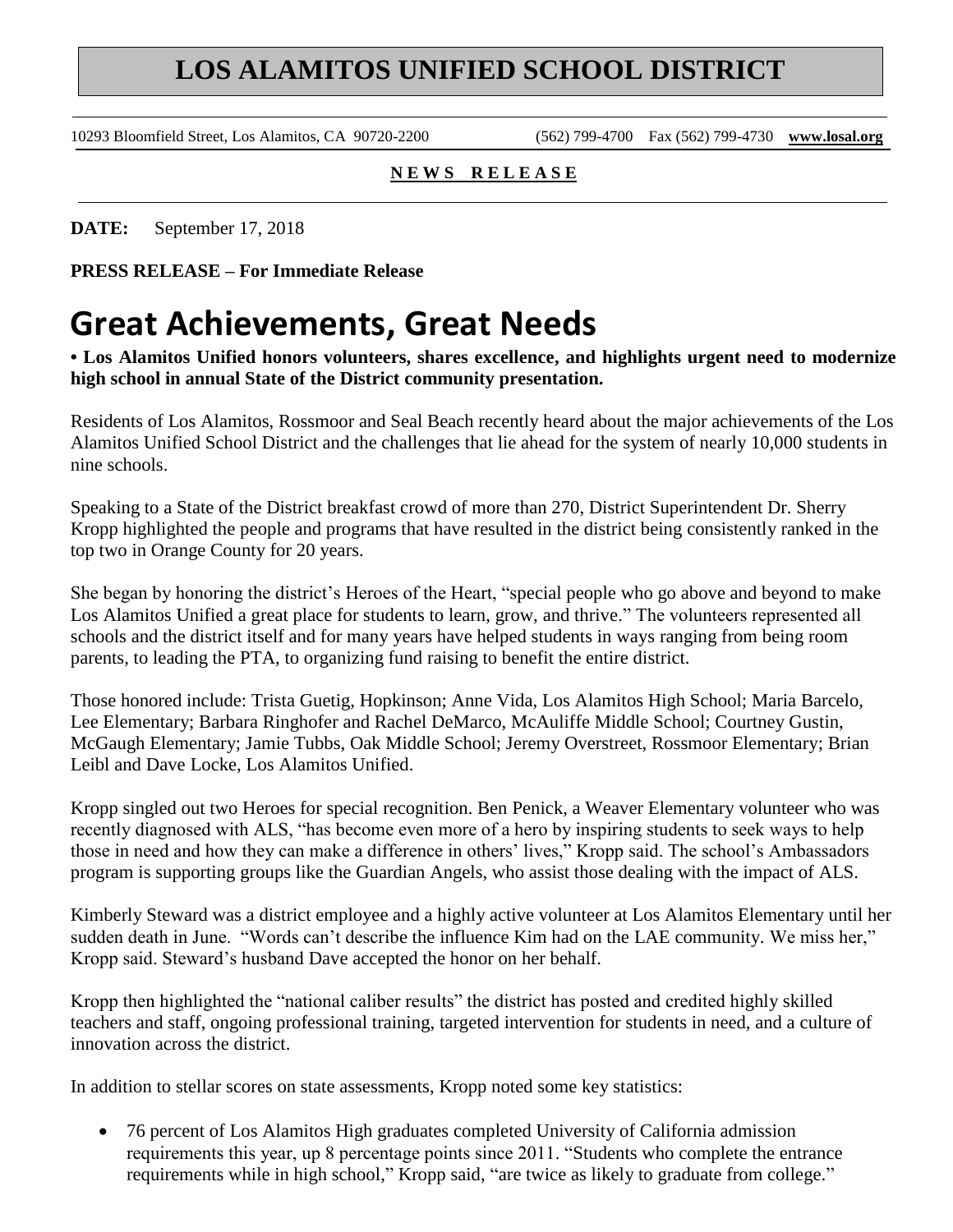- 65% LAHS graduates have taken at least one Advanced Placement course, an indication of the importance the district places on all students having access to the courses that lead to college, Kropp said.
- 71% of LAHS students are connected to at least one extracurricular activity, club, or service group. Students who are connected to school have better attendance, better grades, are happier, and are more likely to graduate from high school and pursue post-secondary education.

Kropp also pointed out that every school in the district has been designated as California Distinguished School and a Gold Ribbon school. Athletic teams have accumulated more than 280 Sunset League championships and more than 20 CIF championships. And arts programs also won honors and championships as well, including the Los Alamitos High show choirs that have been national champs for eight consecutive years.

As strong as these achievements are, Kropp said the district is committed to doing better. "We believe that 100% of our students can be proficient, connected to school and the community, and complete college entrance requirements," she said.

While the community celebrates the schools' great achievements, Kropp said, it is important to recognize great needs ahead, especially at Los Alamitos High. While all of the other district schools have been modernized, the high school has not. It is 50 years old, Kropp said, and in dire need of:

- new electrical and other utility infrastructure
- a new building for science classrooms and labs
- modernized classrooms
- a performing arts center that can handle the rising demand for shows and seats
- a new gym that can accommodate the vast schedule of practices and games for both boys and girls

In addition, up to 31 aging portables need to be removed. The district tried to sell a few that need to be removed right now, but they were in such deteriorated condition, Kropp said, "that no one would buy them even for \$1."

While the district is setting aside funds to maintain the schools that already have been modernized, there is no way to set aside enough for what needs to be done at the high school, Kropp said.

After three years of studying the issue, the school board decided to put a \$97-million bond — Measure  $G$ on the November ballot. It would be paid back through approximately \$30 per \$100,000 of assessed value not market value—for each home.

The bond issue meets the accountability conditions of the OC Tax Payer's Association, Kropp said, and would be governed by a Citizens Oversight Committee to ensure funds are spent only on projects on the voter approved list. Community members Brian Leibl and Dave Locke are co-chairs of the Yes on G, Residents for Excellent Schools committee and spoke about the need for voters to support the bond.

Kropp emphasized that the goal of the bond is to create facilities to serve the needs of existing students, not to increase enrollment. Enrollment of new interdistrict transfer students is down 295 at elementary and middle schools in the last eight years and down 80 at the high school this year alone.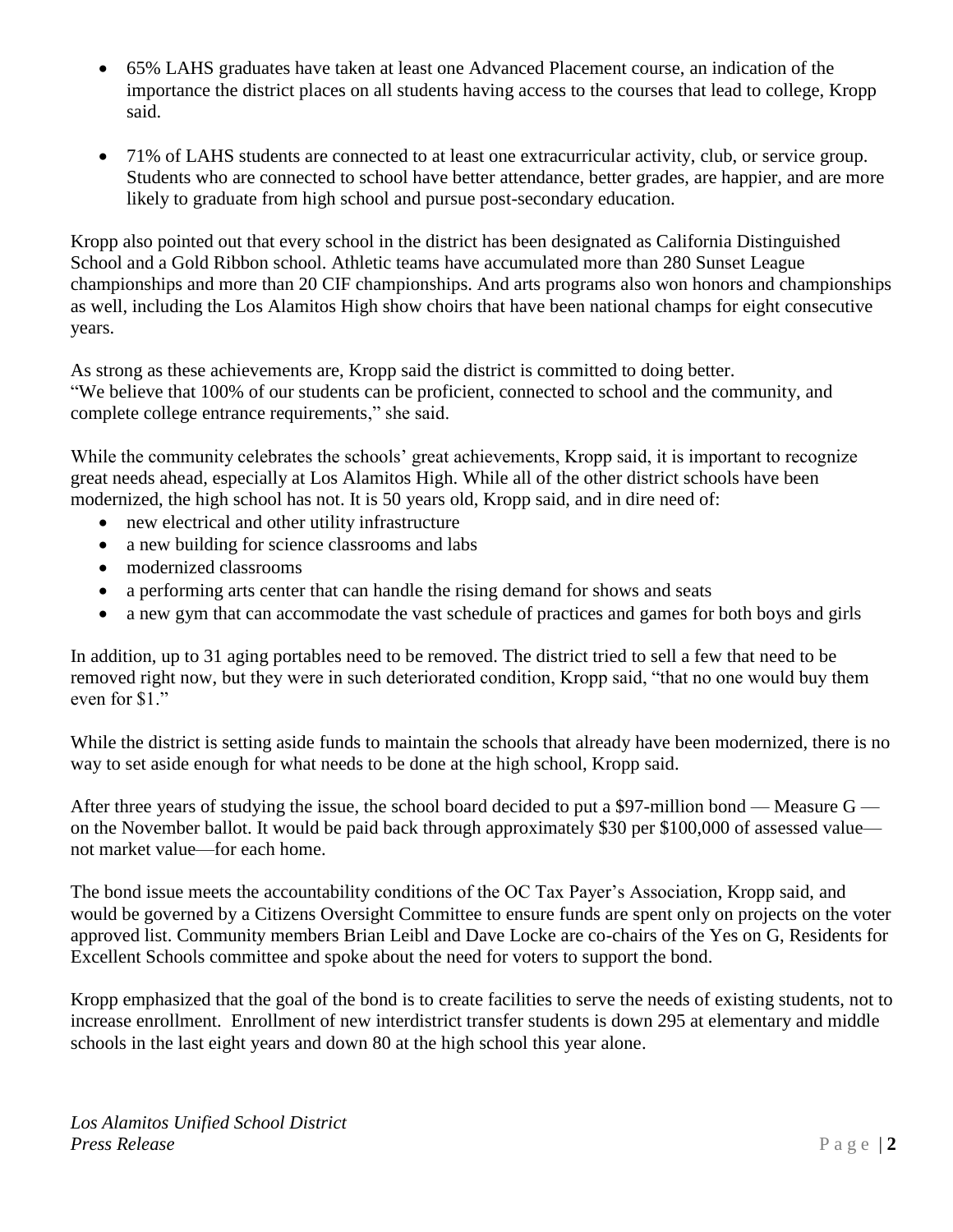The district has continued making progress on its 2012 commitment to improve safety at district schools each year, said school board President Dr. Jeffrey Barke, and has been recognized by the Orange County Sheriff as a model for enhancing safety.

All schools, except Los Alamitos High, have security fencing and locked entry gates, Barke said. He said other safety enhancements include:

- Classroom windows have been coated with shatterproof film
- room numbers have been painted on buildings and roofs to aid responders
- staffs have received active shooter procedure trainings
- More campus supervisors hired
- A district wide Lockdown notification system installed
- Space set aside for use of law enforcement officers at all sites to increase their presence on campuses
- A "blue light" phone tower prototype, like those common on college campuses, will be installed at Los Alamitos High

Barke said improving physical security campuses is only one way the district is making schools safer for students. Other measures include the availability of more mental health therapists, available, celebrating P.E.A.C.E. Week at all schools to advocate tolerance and inclusion, CPR/first aid/defibrillator training, random drug testing, Red Ribbon week and the Every 15 Minutes campaign against impaired driving.

The State of the District event at the Navy Golf Club in Cypress was hosted by the Los Alamitos Education Foundation, a nonprofit organization that raises funds to support local schools. The group runs a popular program of K-12 summer enrichment classes. It also recently donated \$90,000 to support science, technology and arts at the district's schools and began offering free world language classes for all second-graders.

The event was underwritten by donations from corporate sponsors, including the Title Sponsor Alamitos Eye Care, along with BNSF Railway, Southland Credit Union, National Geographic Learning/Cengage Learning, Pacific West Energy Solutions, RS Crum Inc., and Sean Payne Certified Financial Planner.